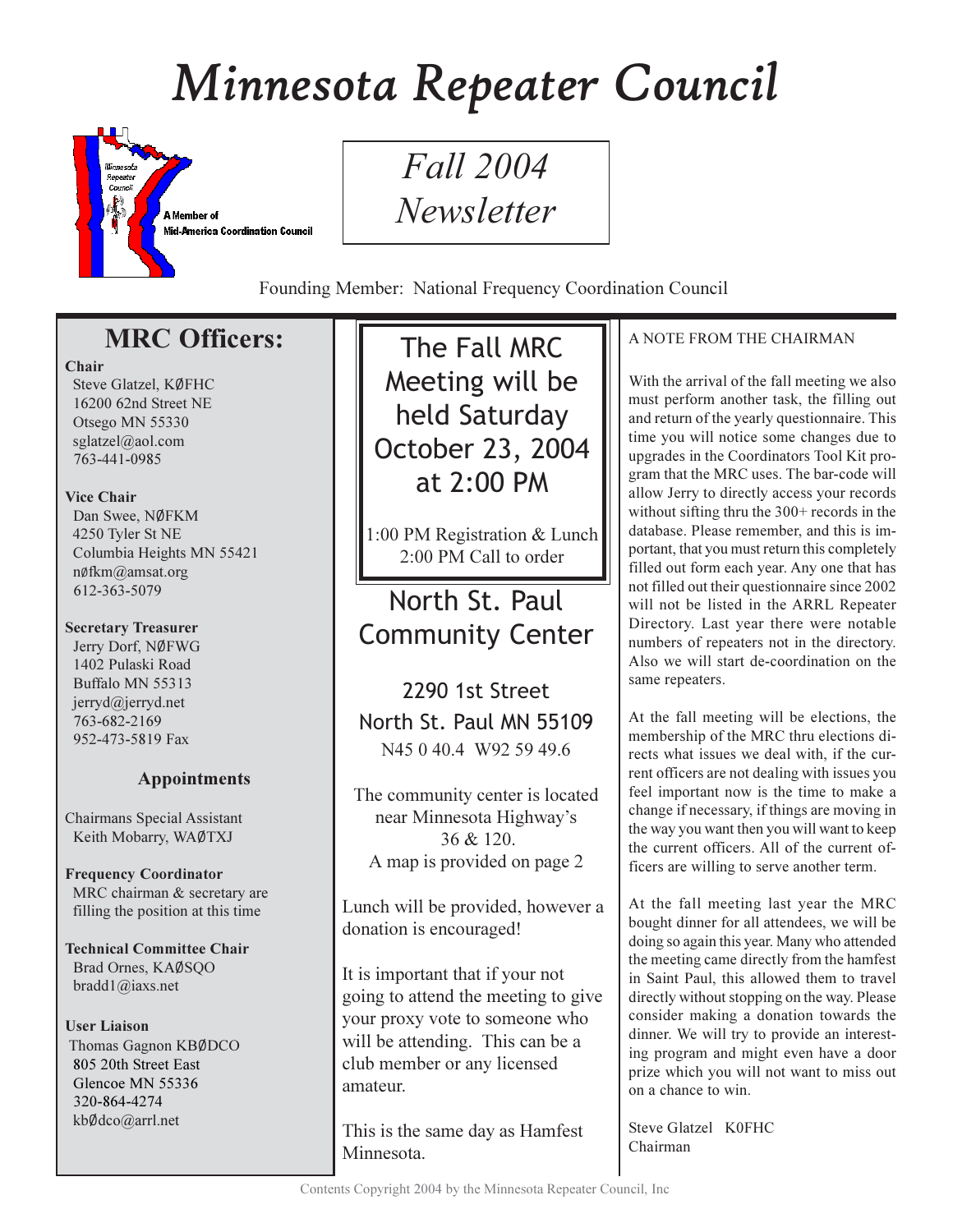Annual Election of officers: The following candidates are running for office:

Chairman<sup>.</sup>

Steve Glatzel, K0FHC Matt Genelin, N0YNT

Vice Chair

Dan Swee, N0FKM

Secretary-Treasurer Jerry Dorf, N0FWG

COMMUNITY CENTER 2290 IST STREET NORTH ST PAUL 55109



## **MRC Resources on the Internet**

MRC Webpage http://www.mrc.gen.mn.us **MRC** Mailing list:

This mailing list is for announcements and general discussion of MRC events, policy and operations. Currently it is un-moderated and open to all. Sign up at:

http://mailman.qth.net/mailman/listinfo/mrc

Don't forget to change your email program to "plain text" before you try to send anything. Messages with HTML or other fancy print will come through blank if you don't make the change.... Also do not include attachments!

## **Candidates Introduction**

One of the most exciting things to happen in Minnesota for many years will happen this  $fall - an election$ . A campaign is already under way for the Minnesota Repeater Council's President's position and I am one of the candidates in the running.

I am Matthew Genelin, N0YNT, and I am the best candidate for the position. I have been an active amateur for all 11 years I have been licensed and I have held several appointments including President of The Gopher Amateur Radio Club at The University of Minnesota. I have helped mail and resolve frequency coordination issues for the last two frequency coordinators and have interviewed every frequency coordinator going back to 1972. To truly understand the scope of MRC activities, one must serve as a volunteer on the membership level and I have that experience.

I am writing to you because I feel this fall's election is important for amateur radio in Minnesota. Our repeater coordination group needs to have a defined vision and direction. My vision is three fold: We need to actively pursue repeater coordination as if we are in business; we need to facilitate discussions at meetings that are timely and further opening our hobby to new amateurs, and we need to end conflict of interest in our volunteer leadership.

Up until now our group has paid lip service to protecting coordinated repeaters. When issues between a 146.670 coordinated repeater and uncoordinated repeater arose, our frequency coordinators paid no attention to the interference complaints. In this situation. I believe that we should have written a letter to the two parties and played a mediation role in resolving the problem. There are many other examples where our groups' coordination team could play a more clear day-to-day "businesslike" role in resolving the complaints that are received. I have helped to mediate repeater interference complaints and have enjoyed the experience.

Our group is filled with bright individual repeater owners that compose some of the brightest people in two-way radio and repeaters in the state. It is only a tragedy that we spend time discussing issues that do not look in a more forward direction: For example, what is an acceptable process for finding unused frequencies so that prospecting repeater owners can come and join our group as coordinated repeater owners? How does a new, young, ham get a repeater on the air? While we have a sort-of answer to these questions from our board, I believe the membership should take a more active roll in deciding issues that make technical innovation, emergency service and general repeater operating easier to our repeater users.

I am looking forward to the fall meeting this October and seeing each one of you then.

 $73's$ 

Matt Genelin, N0YNT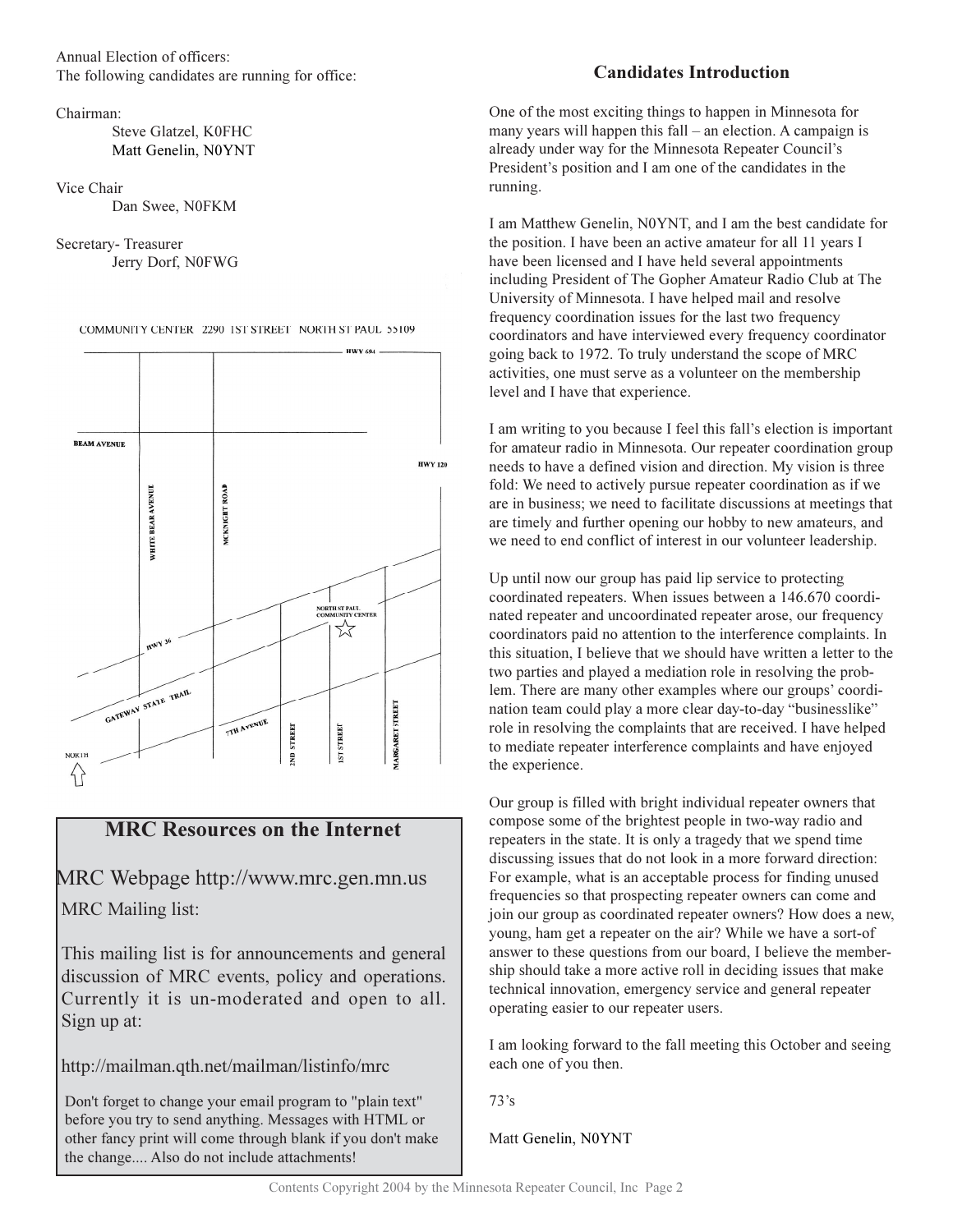## **Secretary - Treasurer - Coordination Notes:**

Activities since the Spring meeting:

Approximately 155 annual update requests where mailed out in late August. As of Sept. 9, I have received 80 back. Most of the changes have been simple, some systems have indicated that they will be off the air for a period in excess of the normal 6 month normal window.

Most of the time has been working on cleaning up details in the database and finishing up changing over to coordinators tool kit.

Pending coordinations.

Rochester: Currently working with WAR for 147.225, also Iowa for 147.255 that is reported no longer in use. Next possibility is 147.105 that is not on the air in Owatonna and has not responded to update requests since 2001. 147.255 would be the preferred pair.

Willmar Area, several links that have been in use but not in the database.

Waiting List: Dakota County Emergency Communications for a 2M pair

Records older than 2002

| Duluth      | W0GKP 444.100         |         | $10/21/1995$ Prop $*$ # |        |  |
|-------------|-----------------------|---------|-------------------------|--------|--|
| Moose Lake  | N0BNG 147.000         |         | $3/9/1986$ OTA * #      |        |  |
| Duluth      | W0GKP 444.700         |         | $4/8/1995$ OTA * #      |        |  |
| Duluth      | W0GKP 146.940         |         | $10/21/1995$ OTA * #    |        |  |
| Loman       | WJ0Y —                | 146.670 | 1/6/1996                | $OTA*$ |  |
| Loman       | WD0GTM 147.345        |         | 12/10/1995 OTA *        |        |  |
| Duluth      | KA0JZV 29.680         |         | 12/3/1995 OTA           |        |  |
| Proctor     | KA0JZV 443.150        |         | 12/11/1996 OTA          |        |  |
| Owatonna    | WB0VAJ 147.105        |         | 12/22/2001 OTA          |        |  |
| Silver Bay  | KB0LBS 146.910        |         | 12/22/2001 OTA          |        |  |
| Worthington | <b>WA0LUT 146.670</b> |         | 12/22/2001 OTA          |        |  |

- \* Has made contact in the last 60 days stating they will be completing the update.
- $#$  Is a MRC member, will be suspended according to bylaws if not updated in 2004.

I will be sending out 2nd notice letters to the above list this fall if they do not respond to the update letter by Oct 31 Requesting the status. If that fails then a de-coordination notice will be sent in time for the Spring meeting.

De-coordination notices where sent to 5 people. One VHF pair has been returned however it not usable in the Metro area. 2 letters have been returned as not deliverable and the other 2 received. A detailed report will be made at the meeting. In July I attended the Wisconsin Association of Repeaters meeting in Eau Claire WI. WAR is reasonably happy with the current status of the MRC.

The MRC and WAR have more or less agreed to challenge each other's policies on CTCSS requirements for new systems and the 40 vs 50 mile spacing on the 15KHz adjacent frequency.

Relationships with the other surrounding states have been good with the exception of North Dakota has not been heard from recently.

This fall I plan on making up a new link application form along with reviewing the current coordination forms. Revising the policys on the web page and other general projects as time permits.

We also need to address the 146.655 repeater operating in Long Prairie without a valid trustee. Currently it is operating without a ID on the transmitter by the county sheriff's dept.

Please return your update form ASAP, it helps to spread out the work over a period of time. Also do not take the technical information that is on file for granted. You need to check the information that we have on file! Coordination works only if accurate information is on file. Software now exists to accurately predict normal coverage and to find possible frequencies. This only works if everyone has accurate data on file!

No major activity with the membership database or financial side.

I look forward to continuing in the secretary treasurer position for another year, unless someone wants to step forward and assume the position.

As with last year I will be chairing the Mid Winter Madness hamfest on March 19, 2005 in Buffalo, MN at the Civic Center

 $73's$ Jerry Dorf, N0FWG Sec-Treas Contents Copyright 2004 by the Minnesota Repeater Council, Inc Page 3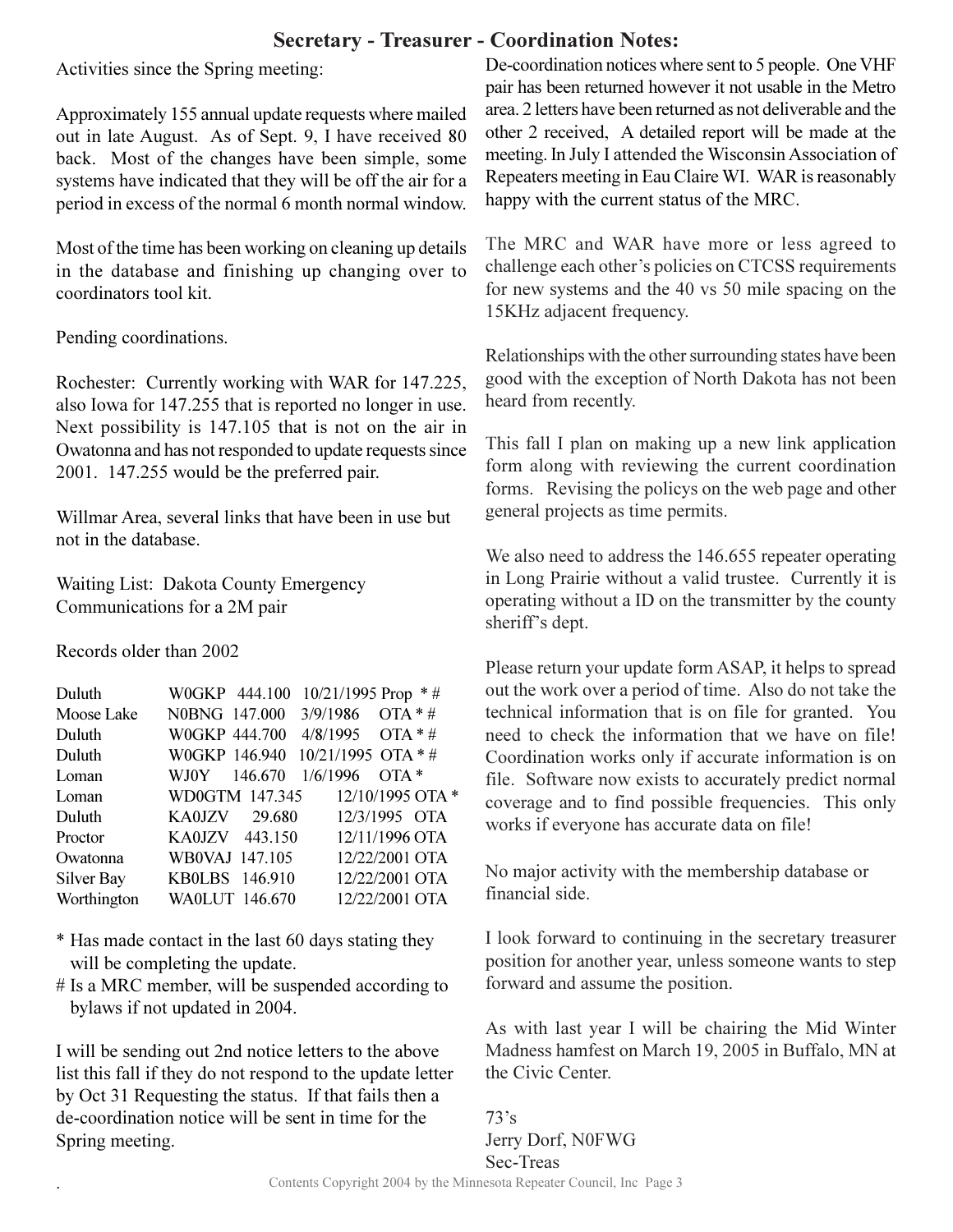## **Preliminary Minutes of the**

**Minnesota Repeater Council** 

Spring meeting held On April 17, 2004 Litchfield Eagles Club

Call to order by chairman Steve Glatzel, K0FHC at 2:00PM

Introduction of officers & members made.

Quorum was meet 75 members in good standing, 25 in attendance 12 non-metro.

#### **Secretary & Treasurer's report: Jerry Dorf N0FWG**

Reports presented to membership in the newsletter. A motion was made to accept, seconded and passed.

#### **Frequency coordinator: Jerry Dorf**

Started/in progress: 2 moves in Waseca. Pending: 145.190 in Faribault due to need a sharing agreement with WAR. 146.850 and 444.800 in Thief River Falls is coordinating after many years of operation. Approved: 146.805 in Atkin, 442.050 move and ownership change. Brainerd 53.11 Litchfield 443.800 Nisswa 443.925 Paynesville 147.075 Plymouth (SNP) 443.000. Denied 146.745 due to conflict with the 50 mile first adjacent pair rule along with a written complaint.

Waiting list: Dakota County ARES

Updates. Still a number of records that have not responded to update requests. List has been published in the newsletter and some have responded. A number of assignments are off the air, however have indicated they will be returning to the air within a year! Some pairs have been returned, one person was tracked through 3 states and multiple moves. One 2 meter pair may become available, however it will not be useable in the metro area. Next update request will be going out in October, we will continue to ask for detailed site information. If you use a GPS receiver please note the position of the degree and decimal point symbols, do not make the numbers fit the form. If you provide incorrect site information, your coordination may not be protected. County information will also be included in the request.

WAR is encouraging the use of CTCSS, they are protecting their standard tone plan. Next WAR meeting is July 10, 2004. At this time there is no NFCC meeting planned in Dayton.

**Technical Committee:** No issues at this time.

#### **New Members:**

Richard Jackson, KS0J Randy Haglin, N0BZZ Ray Voss, KG0DK Michael Pastururic, N0ODK Adrian Haabula, KB0RRN

#### **Old Business:**

Tax liability, Keith Mobary presented a letter detailing some questions however does not appear we need to file. Request was made by Jerry Dorf for a chanelized frequency list for the 900 Mhz and 1200 Mhz band plan that was adopted at the past meetings.

No other old business

#### **New Business:**

Old records, Matt Genelin presented a report on some of the pre-2000 non updated repeaters. Matt and Jerry Dorf will follow up on the results.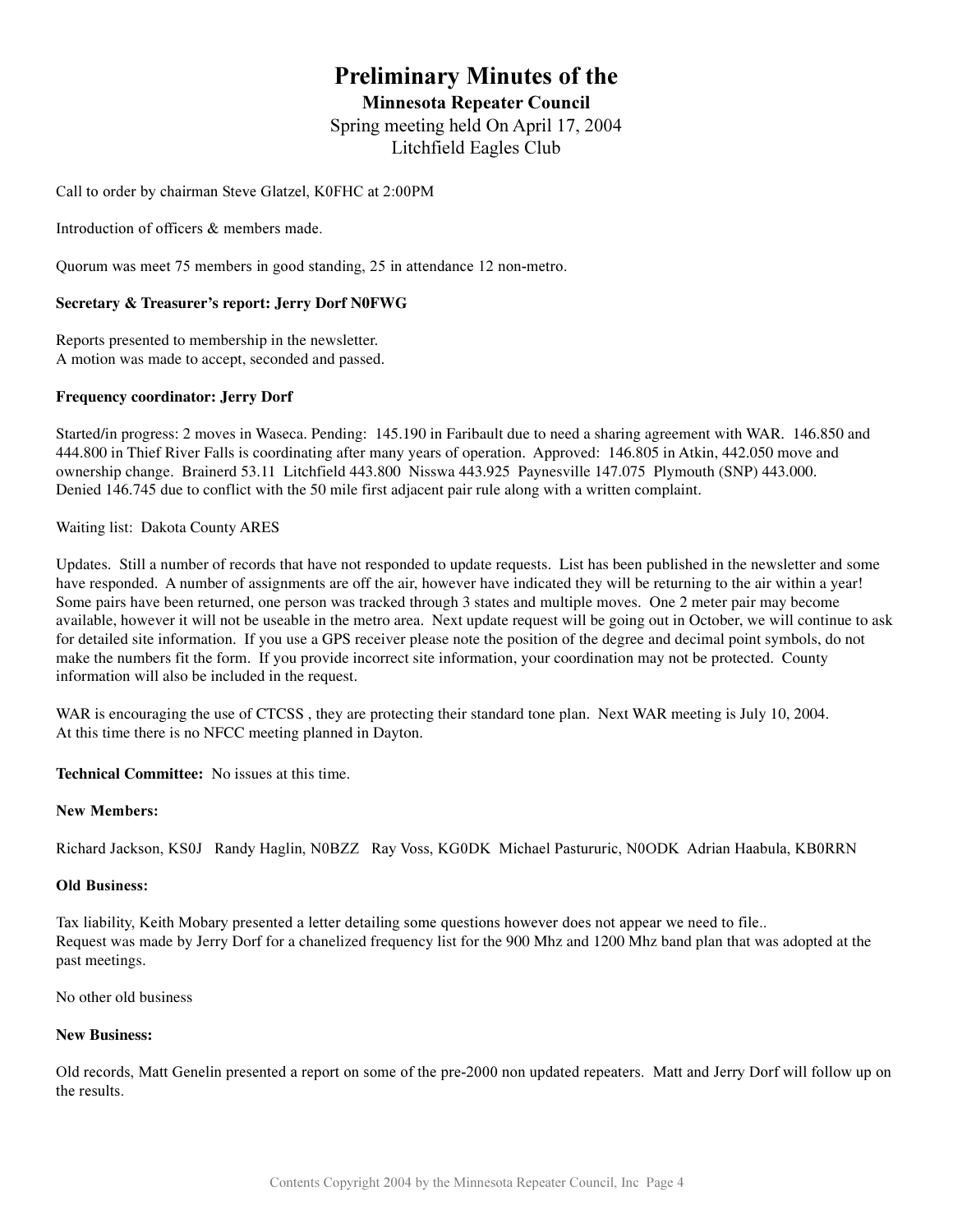#### Shared non-protected pairs.

Due to some problems with sharing on the SNP pairs some restrictions need to be made.

Don Hengemuehle, N0JDH Motioned to adopt the 5 technical standards published in the newsletter as policy. Greg Kitchek, N0GEF seconded.

Technical considerations

- $\overline{1}$ . ERP shall be limited to no more than 100 watts.
- $\overline{2}$ . System height shall be limited to no more than 400 feet AGL.
- System shall use a CW or voice identifier connected directly to the transmitter.  $\overline{3}$ .
- Station Identifiers shall not beacon at any regular interval or identify more than once after finial transmission has  $\overline{4}$ . occurred.
- 5. System shall use CTCSS, DCS or other access restrictions on both decode and encode.

Motion to amend, to make the considerations a guideline rather than policy, motion was seconded. Motion failed 13-14. Motion to amend, policy to be on 145.230 only, 14-15 motion defeated.

Motion was called, 17 in favor, 10 opposed. Passed

Roger R Laurence presented via email a motion to create a "low power/ Itinerant/ Temporary use" 2 meter SNP pair on 147.500 / 146.500. These frequencies are currently used by simplex operations, however the ARRL band plan allows for local option as repeater operation with the following restrictions. (1) Temporary use only - no permanent installations; (2) Portable/ transportable repeaters or vehicle mounted repeaters only; (3) Maximum ERP of 30 Watts; (4) Maximum antenna height of 75'; (5) CTCSS or DCS required; (6) Use limited to special events, emergencies, disasters, community events, etc.; (7) Temporary on-scene linking (i.e. to HF) would be permitted on a noninterference basis.

Secretary will check with WAR to see if there is a conflicting plan.

Don Rice Seconded, Motion passed

Fall Elections: The annual meeting is coming up with election of officers.

Nominations for officers where asked.

Chairman: Steve Glatzel, K0FHC Matt Genelin, N0YNT Vice Chair: unknown if incumbent Dan Swee will run. Secretary Treasurer: Jerry Dorf, N0FWG

Additional nominations can be made at the fall meeting

Spring Meeting: Metro location

Consensus of all present to hold the fall meeting on the same day as the Twin City FM Club hamfest in St. Paul. Follow-up will be made and announcement made.

Meeting Adjourned at 5:00 pm

Jerry Dorf, N0FWG **Secretary Treasurer** Minnesota Repeater Council, Inc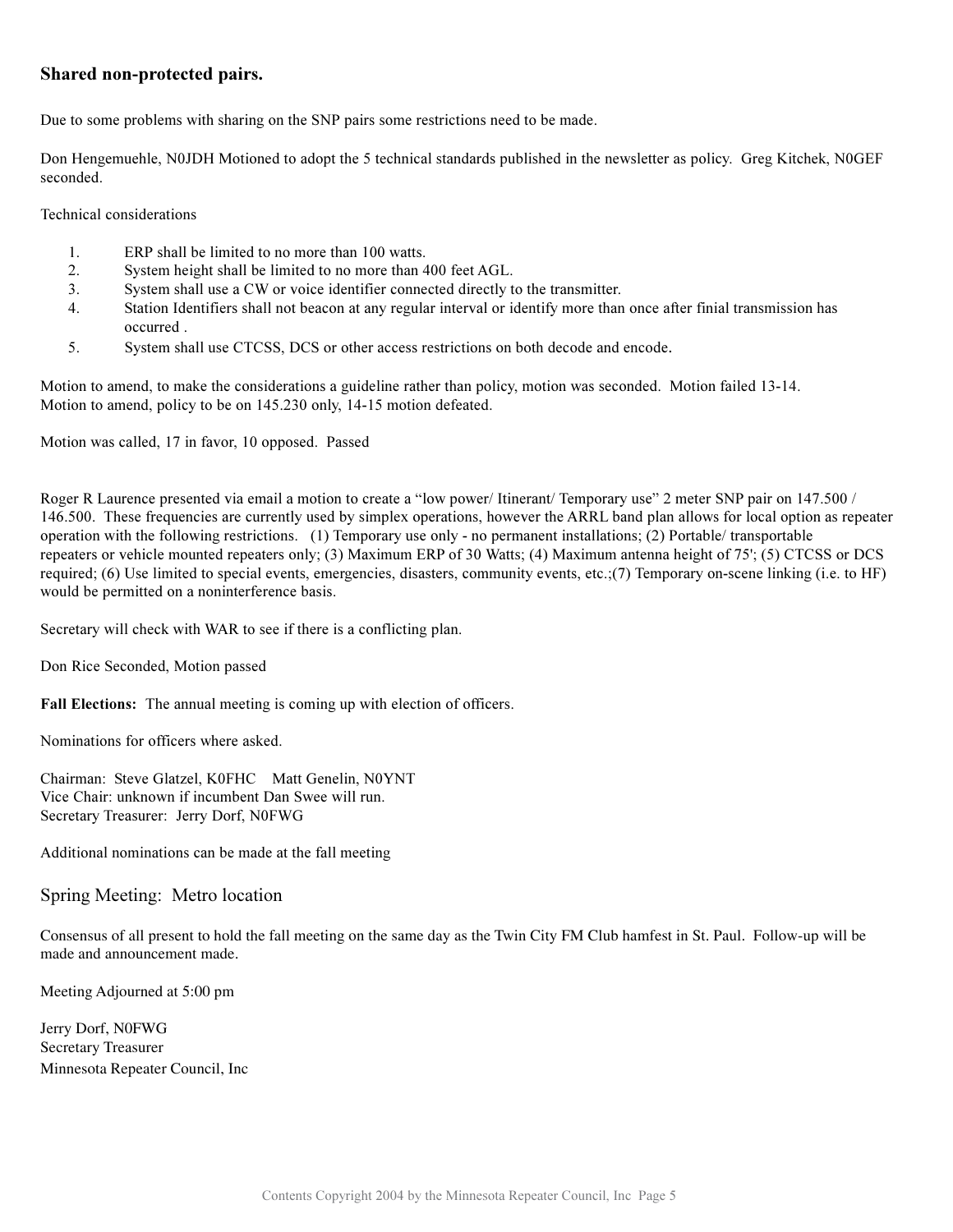## **Minnesota Repeater Council Checking Account Report as of September 8, 2004**

| Date      | <b>Type</b> | <b>Description</b>                   | <b>Debit</b> | <b>Credit</b> | <b>Balance</b> | <b>Comments</b>            |
|-----------|-------------|--------------------------------------|--------------|---------------|----------------|----------------------------|
| 2/1/2004  | 2029        | Gordys Foods                         | \$22.20      |               | \$3,714.94     | Postage General            |
| 2/3/2004  | <b>DEP</b>  | Randy Haglin                         |              | \$10.00       | \$3,724.94     | <b>Dues 2004</b>           |
| 2/12/2004 | <b>DEP</b>  | <b>TCFMC / Ray Voss</b>              |              | \$50.00       | \$3,774.94     | <b>Dues 2008</b>           |
| 3/1/2004  | <b>DEP</b>  | MN Valley Repeater Assoc/K0FTB       |              | \$10.00       | \$3,784.94     | <b>Dues 2004</b>           |
| 3/12/2004 | Dep         | Jeffery N Clarine                    |              | \$5.00        | \$3,789.94     | <b>Dues 2004</b>           |
|           | Dep         | <b>Michael Paskeuric</b>             |              | \$10.00       | \$3,799.94     | <b>Dues 2004</b>           |
| 3/12/2004 | 2030        | Postmaster                           | \$72.00      |               | \$3,727.94     | Newsletter postage         |
| 3/17/2004 | 2031        | <b>Custom Business Forms</b>         | \$82.61      |               | \$3,645.33     | <b>Newsletter Printing</b> |
| 3/22/2004 | Dep         | Tom Sturm                            |              | \$10.00       | \$3,655.33     | Dues 2004                  |
|           | Dep         | Art Carlson                          |              | \$10.00       | \$3,665.33     | <b>Dues 2004</b>           |
| 3/29/2004 | <b>DEP</b>  | <b>ELVIN SCHMIDT</b>                 |              | \$20.00       | \$3,685.33     | <b>Dues 2006</b>           |
|           | <b>DEP</b>  | Dovid Blinderman                     |              | \$30.00       | \$3,715.33     | <b>Dues 2005</b>           |
|           | <b>DEP</b>  | MARSHALL RC/ Jim Babcock             |              | \$10.00       | \$3,725.33     | <b>Dues 2005</b>           |
|           | <b>DEP</b>  | Roger Johnson                        |              | \$5.00        | \$3,730.33     | <b>Dues 2004</b>           |
|           | <b>DEP</b>  | Dan Karg                             |              | \$50.00       | \$3,780.33     | Dues 2008                  |
| 4/7/2004  | <b>DEP</b>  | Allen Hertzberg/ Paynesville ARA     |              | \$10.00       | \$3,790.33     | <b>Dues 2006</b>           |
| 4/17/2004 | 2032        | <b>Litchfield Eagles Club</b>        | \$124.00     |               | \$3,666.33     | <b>Meeting Room</b>        |
| 4/20/2004 | Dep         | ADRIAN R HAABULA                     |              | \$20.00       | \$3,686.33     | <b>Dues 2005</b>           |
|           |             | <b>REUBEN RUEN</b>                   |              | \$10.00       | \$3,696.33     | <b>Dues 2004</b>           |
|           |             | JOHN CZECH                           |              | \$20.00       | \$3,716.33     | <b>Dues 2006</b>           |
|           |             | ALAN KNUTSON                         |              | \$20.00       | \$3,736.33     | <b>Dues 2005</b>           |
|           |             | <b>STEVE GLATZEL</b>                 |              | \$20.00       | \$3,756.33     | <b>Dues 2007</b>           |
|           |             | DAN GELLE                            |              | \$20.00       | \$3,776.33     | <b>Dues 2005</b>           |
|           |             | DAN SWEE                             |              | \$20.00       | \$3,796.33     | <b>Dues 2006</b>           |
|           |             | <b>ROGER VACEK</b>                   |              | \$10.00       | \$3,806.33     | <b>Dues 2004</b>           |
|           |             | TWIN CITIES REPEATER CLUB            |              | \$10.00       | \$3,816.33     | <b>Dues 2004</b>           |
|           |             | LUNCH DONATIONS                      |              | \$80.75       | \$3,897.08     | Lunch donations            |
| 4/27/2004 | Dep         | <b>Matthew Genelin</b>               |              | \$10.00       | \$3,907.08     | <b>Dues 2004</b>           |
|           |             | 3M Radio Club                        |              | \$10.00       | \$3,917.08     | <b>Dues 2004</b>           |
|           |             | Owatonna RC/Willis Yule              |              | \$50.00       | \$3,967.08     | <b>Dues 2005</b>           |
| 4/29/2004 | 2033        | North St. Paul Community Center      | \$75.00      |               | \$3,892.08     | Deposit                    |
|           | 2034        | North St. Paul Community Center      | \$125.00     |               | \$3,767.08     | Rental                     |
| 5/18/2004 | Dep         | <b>Alfred Belk</b>                   |              | \$40.00       | \$3,807.08     | <b>Dues 2008</b>           |
| 6/7/2004  | <b>DEP</b>  | ARRL                                 |              | \$270.00      | \$4,077.08     | Repeater Directory payment |
|           | 2035        | Jerry Dorf                           | \$16.05      |               | \$4,061.03     | Gas for WAR meeting        |
| 8/13/2004 | 2036        | Postmaster                           | \$146.00     |               | \$3,915.03     | Postage Updates,           |
|           |             |                                      |              |               |                | newsletter& general        |
| 8/14/2004 | <b>DEP</b>  | Robert Kalizzewski                   |              | \$20.00       | \$3,935.03     | <b>Dues 2005</b>           |
| 8/14/2004 | 2037        | Postmaster                           | \$22.10      |               | \$3,912.93     | De-cordination notices     |
| 8/24/2004 | <b>DEP</b>  | Spirit Valley Amateur Asoc D. Nelson |              | \$20.00       | \$3,932.93     | <b>Dues 2006</b>           |
| 8/31/2004 | <b>DEP</b>  | David Furman                         |              | \$20.00       | \$3,952.93     | <b>Dues 2006</b>           |
| 9/8/2004  | <b>DEP</b>  | ROGER VACEK                          |              | \$20.00       | \$3,972.93     | <b>Dues 2006</b>           |
|           |             |                                      |              |               |                |                            |

Notes:

1. New & pending memberships checks have been deposited to avoid the past "Stale Check" problems.

2. The date in the comment field shows dues paid to the end of that year.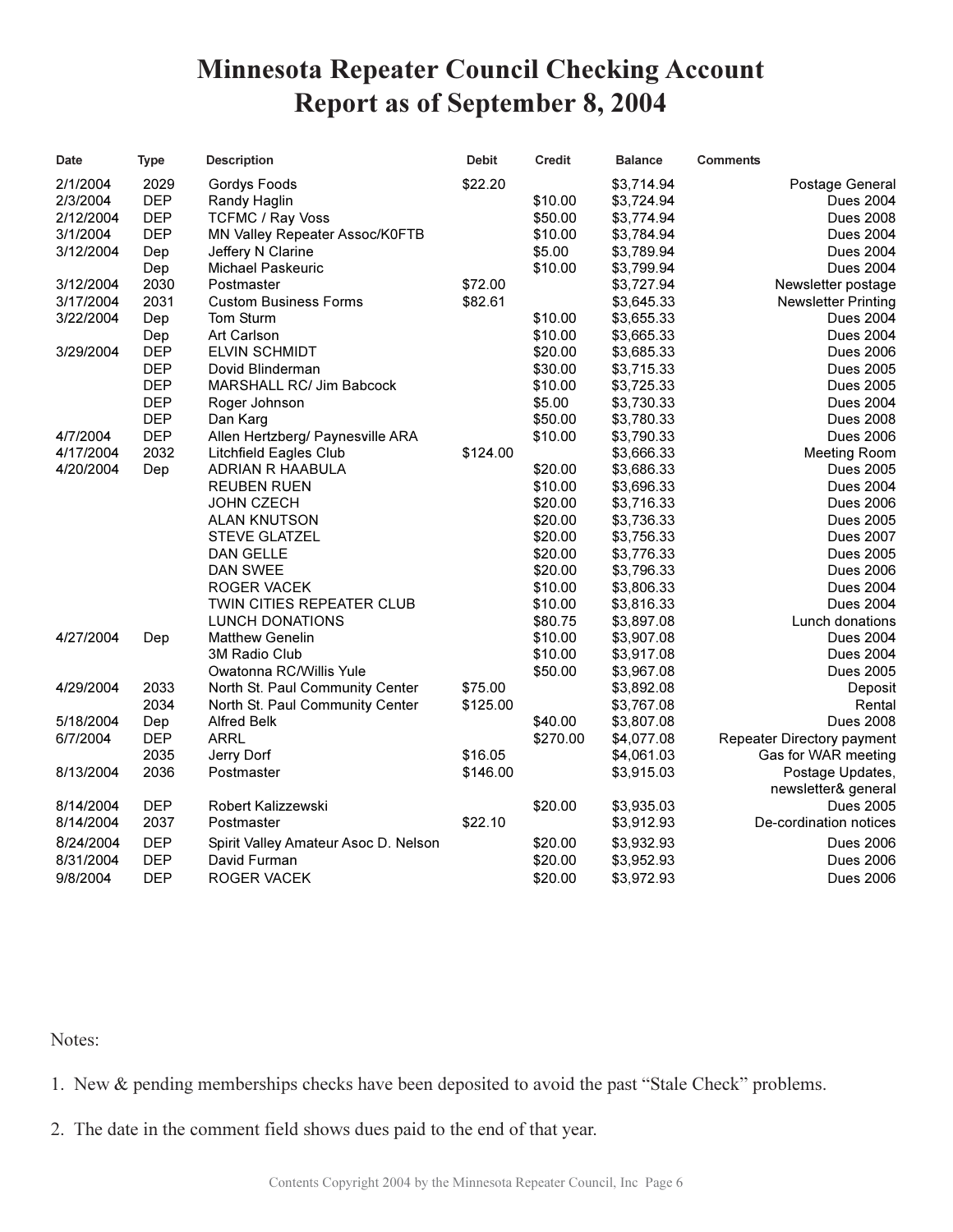# Minnesota Repeater Council

Membership and Renewal application form

|                                                                                                                                                                                                                                               | Trustee information (MRC Main Contact).                                          |                                           |  |  |
|-----------------------------------------------------------------------------------------------------------------------------------------------------------------------------------------------------------------------------------------------|----------------------------------------------------------------------------------|-------------------------------------------|--|--|
|                                                                                                                                                                                                                                               |                                                                                  |                                           |  |  |
|                                                                                                                                                                                                                                               | Phone:                                                                           |                                           |  |  |
|                                                                                                                                                                                                                                               |                                                                                  | City: $\qquad \qquad$                     |  |  |
|                                                                                                                                                                                                                                               |                                                                                  | State: $\angle$ Zip: $\angle$             |  |  |
|                                                                                                                                                                                                                                               | Club or alternate contact/mailing address.                                       |                                           |  |  |
|                                                                                                                                                                                                                                               |                                                                                  |                                           |  |  |
|                                                                                                                                                                                                                                               |                                                                                  |                                           |  |  |
|                                                                                                                                                                                                                                               |                                                                                  |                                           |  |  |
| <b>Type of Application:</b><br>Renewal [ ]                                                                                                                                                                                                    | New membership $[\ ]$                                                            | Trustee Change [ ]<br>Database Update [ ] |  |  |
| Regular Membership<br>Organization or individual who is operating a FCC licensed Amateur Repeater station on a<br>Dues \$10.00 year<br>frequency coordinated by the MRC. Has one vote at all meetings. Receives all mailings.                 |                                                                                  |                                           |  |  |
| Associate Member<br>Organization or individual with a active interest in constructing an Amateur Radio Repeater station<br>or in the activities of the MRC. Can participate in the activities of the MRC but has no vote.<br>Dues \$5.00 year |                                                                                  |                                           |  |  |
| Newsletter<br>Receives one copy of MRC newsletter for 1 year. Dues \$5.00<br>Or download for free from the MRC webpage                                                                                                                        |                                                                                  |                                           |  |  |
| Signed: Repeater Trustee/Regular Member<br>Date:                                                                                                                                                                                              |                                                                                  |                                           |  |  |
| Mail all Applications and dues to:<br>Minnesota Repeater Council<br>Jerry Dorf, N0FWG Secretary/Treasurer<br>1402 Pulaski Road<br>Buffalo MN 55313<br>763-682-2169 Voice 952-473-5819 Fax<br>jerryd@jerryd.net                                | # of years Paid: $\frac{1}{2}$<br>Total Amount:<br>$Check \#:$<br>Name on Check: | Other Info:                               |  |  |
| Membership Approval Granted:<br>Date:                                                                                                                                                                                                         |                                                                                  |                                           |  |  |
| Dues Paid for: 2004 2005 2006 2007 2008 2009 2010 2011 2012 2013 2014 2015                                                                                                                                                                    |                                                                                  |                                           |  |  |